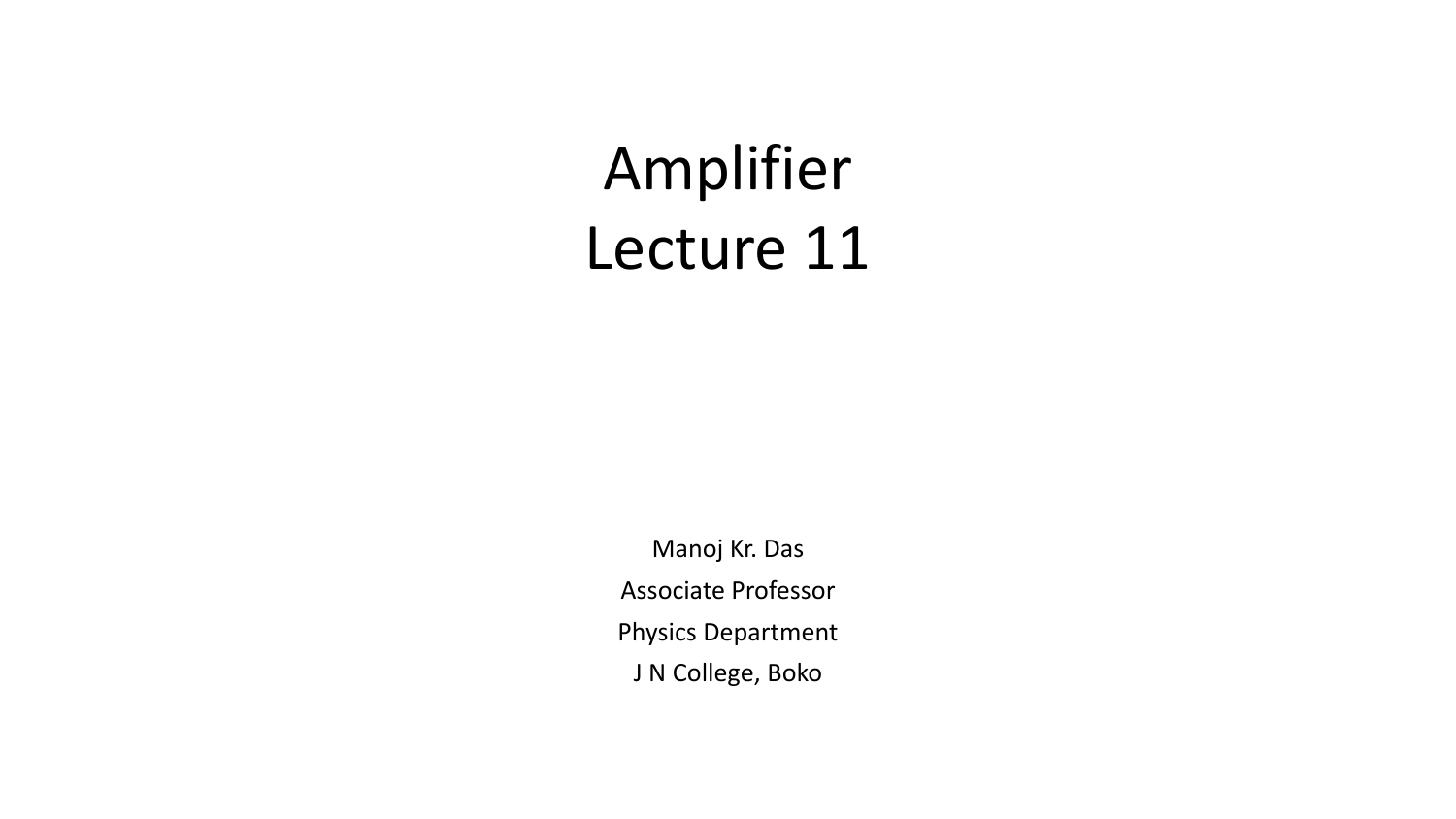#### **Class B Push Pull Amplifier:**

The power output of amplifier can be enhanced by connecting two transistor in parallel or using the push pull connection. The two transistor are so connected that the collector current in one transistor falls while that in the other transistor raises.

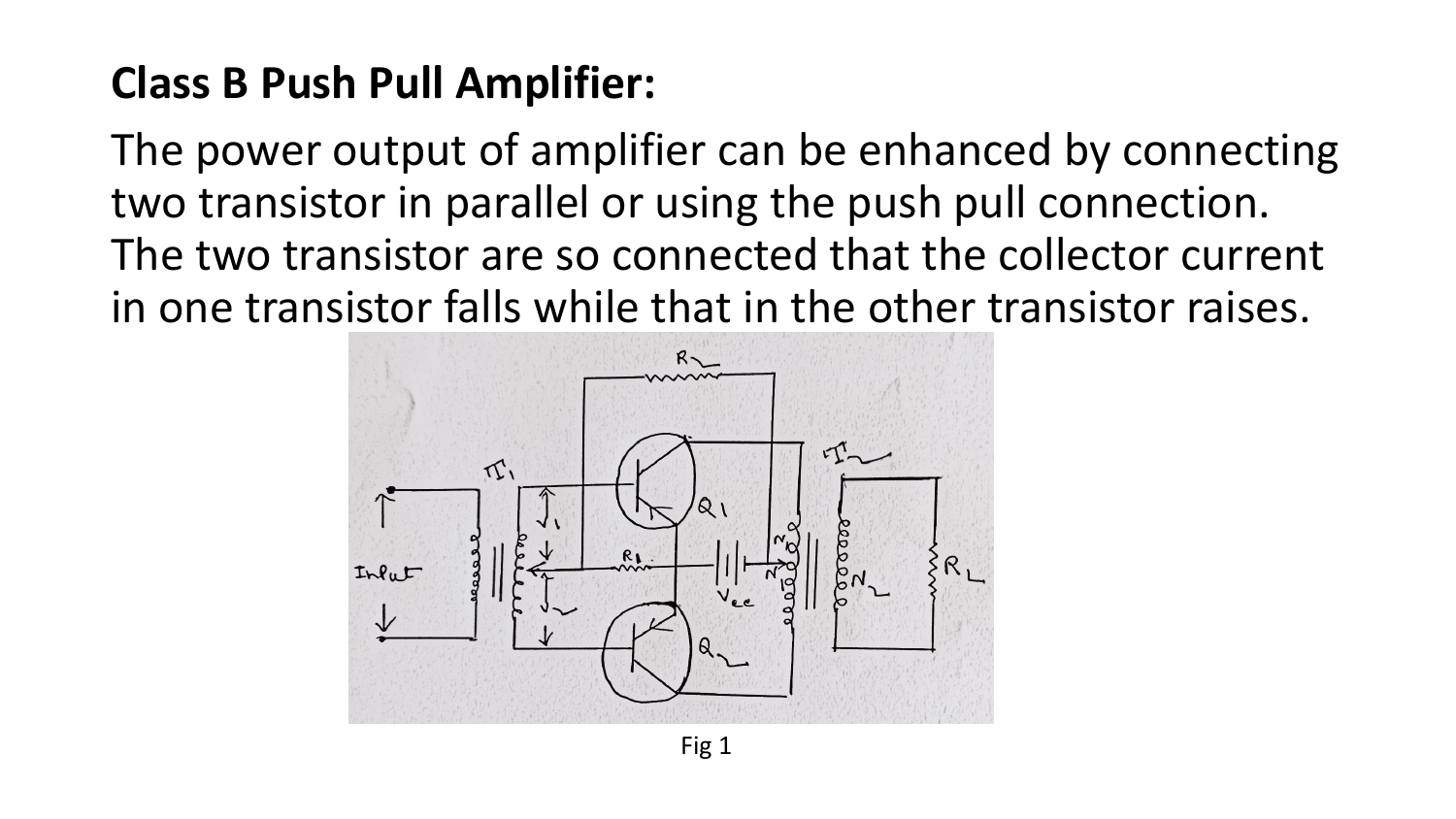The advantage of push pull operation over parallel connection is that the symmetry of the circuit eliminates the even order harmonic distortion. Push pull connection can be form for Class A, Class B, Class AB or Class C.

In push pull  $Class B$  circuit the base and collectors of two transistors  $Q_1$  and  $Q_2$  are connected to two ends of the centre taped input and output transformers  $T_1$  and  $T_2$  respectively. In absence of any input signal voltage, both the transistors are cut off which ensures  $Class B$  operation.

In one half cycle of input signal voltage  $v_s$ , the top ends of the input transformer  $(T_1)$ , the secondary coil attains  $(+)$  polarity with respect to  $CT$  point while bottom ends attains (−) polarity.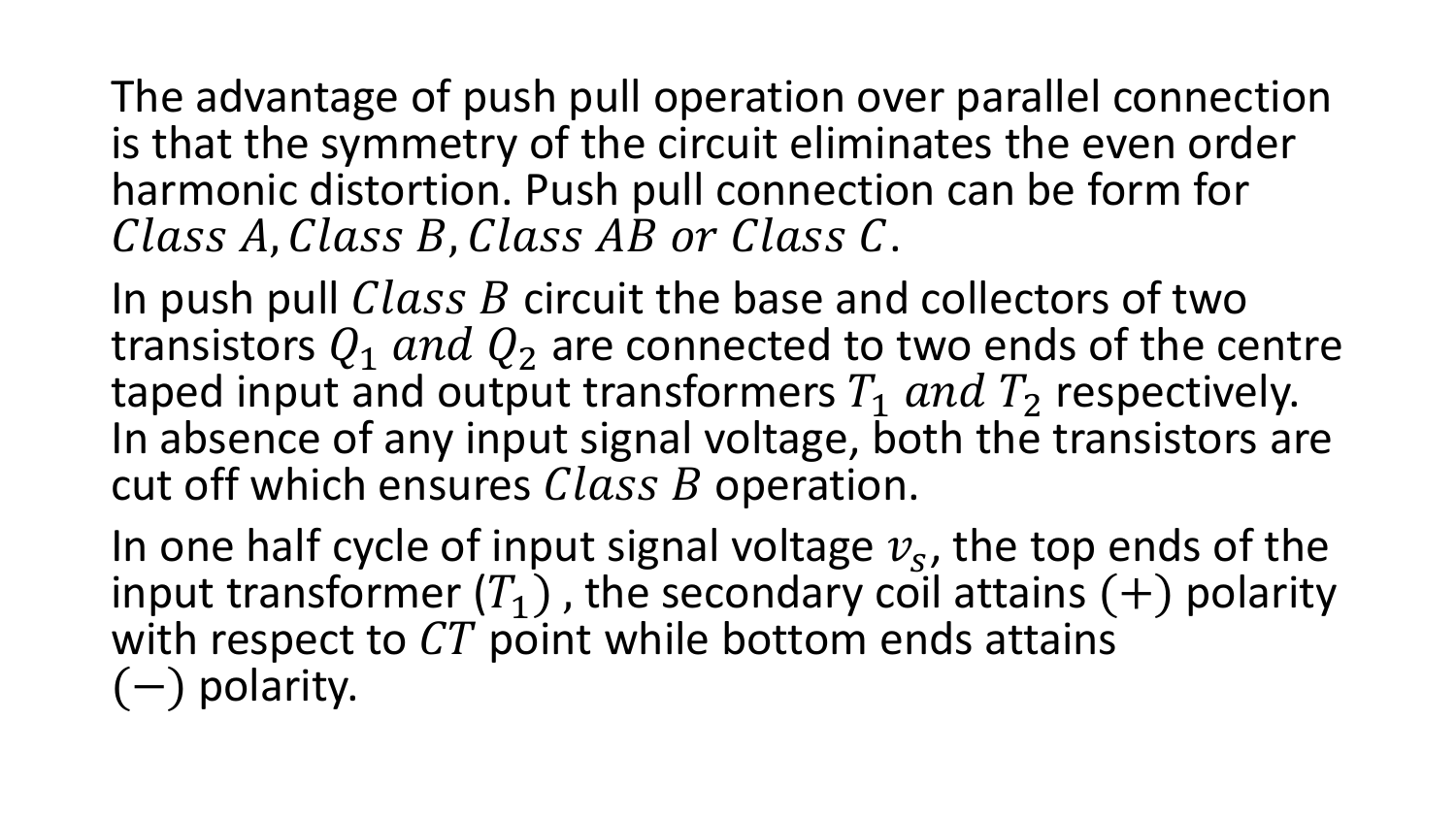For the other half cycle bottom ends becomes  $(+)$  and top ends becomes (−) with respect to CT point. For first cycle  $Q_1$  conducts and  $Q_2$  is in cut off. In the next cycle  $Q_1$  is cut off and  $Q_2$  conducts. The collector current are  $i_{c_1}$  and  $i_{c_2}$  for  $Q_1$  and  $Q_2$ . As collector current of each transistor flows through each half of primary of output transformer  $T_2$ , the total load current  $i_L$  is a full sine wave. Resistance of primary of  $T_2$  is

$$
R_{L_2} = n^2 R_L
$$

The load resistance for each transistor operating between one end of primary of  $T_2$  and CT point is

$$
R_{L_1} = \left(\frac{n}{2}\right)^2 R_L = \frac{n^2 R_L}{4}
$$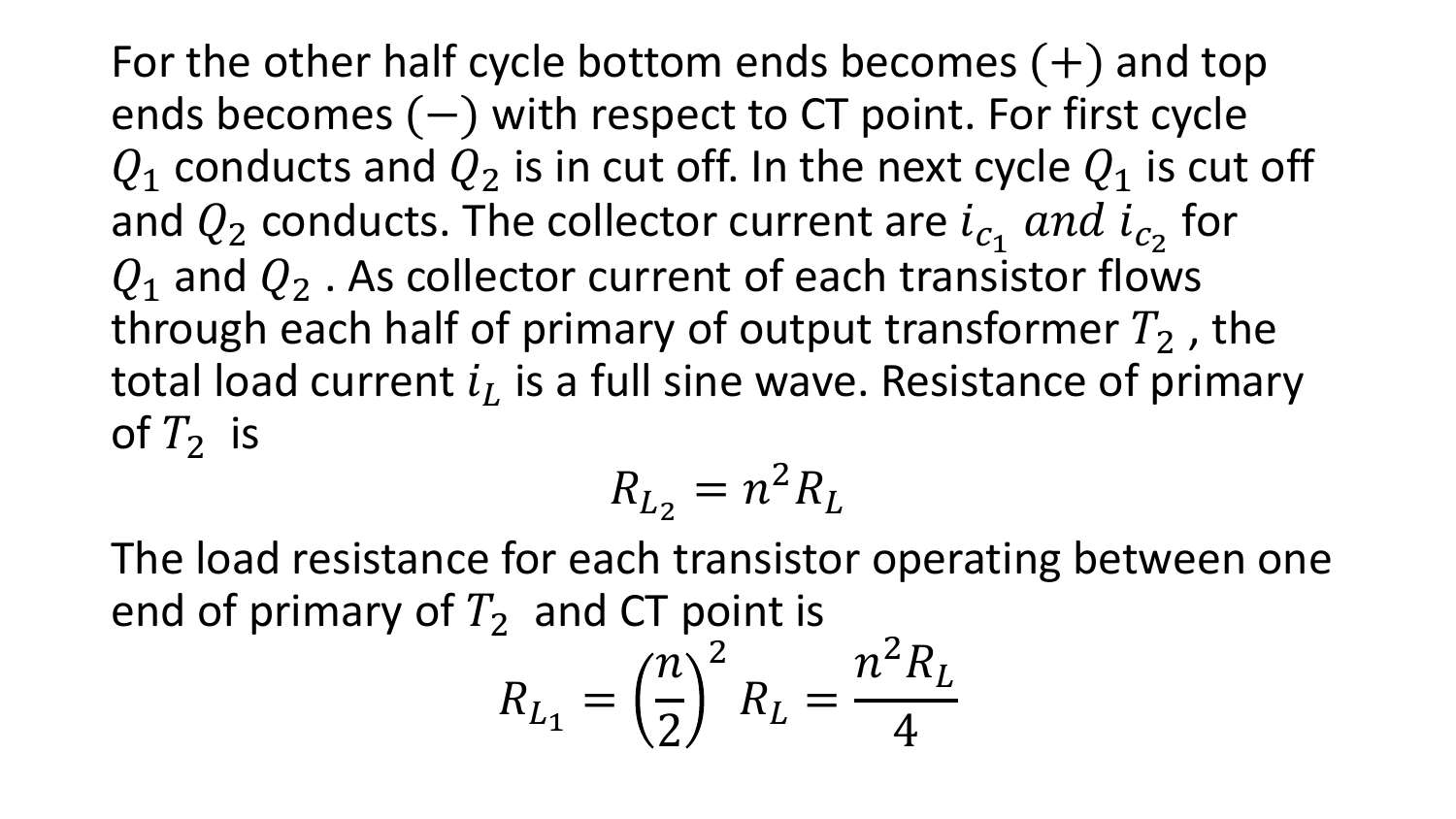For Class B operation, voltage across each transistor is  $v_c = v_{cc}$ , when collector current  $i_c = 0$  for that transistor. When  $v_c = 0$  we have  $i_c =$  $v_{cc}$  $R_{L_1}$ . RMS collector voltage and RMS current are

$$
v_{cc} = \frac{v_{cm}}{2}
$$
 and  $i_{cc} = \frac{i_{cm}}{2}$ 

Where  $v_{cm}$  and  $i_{cm}$  are peak collector voltage and current. The AC power output from one transistor is

$$
P_{AC} = v_{cc} i_{cc} = \frac{v_{cm} i_{cm}}{4}
$$

The total AC power output for two transistor is

$$
(P_{AC})_{total} = 2P_{AC} = \frac{v_{cm}i_{cm}}{2}
$$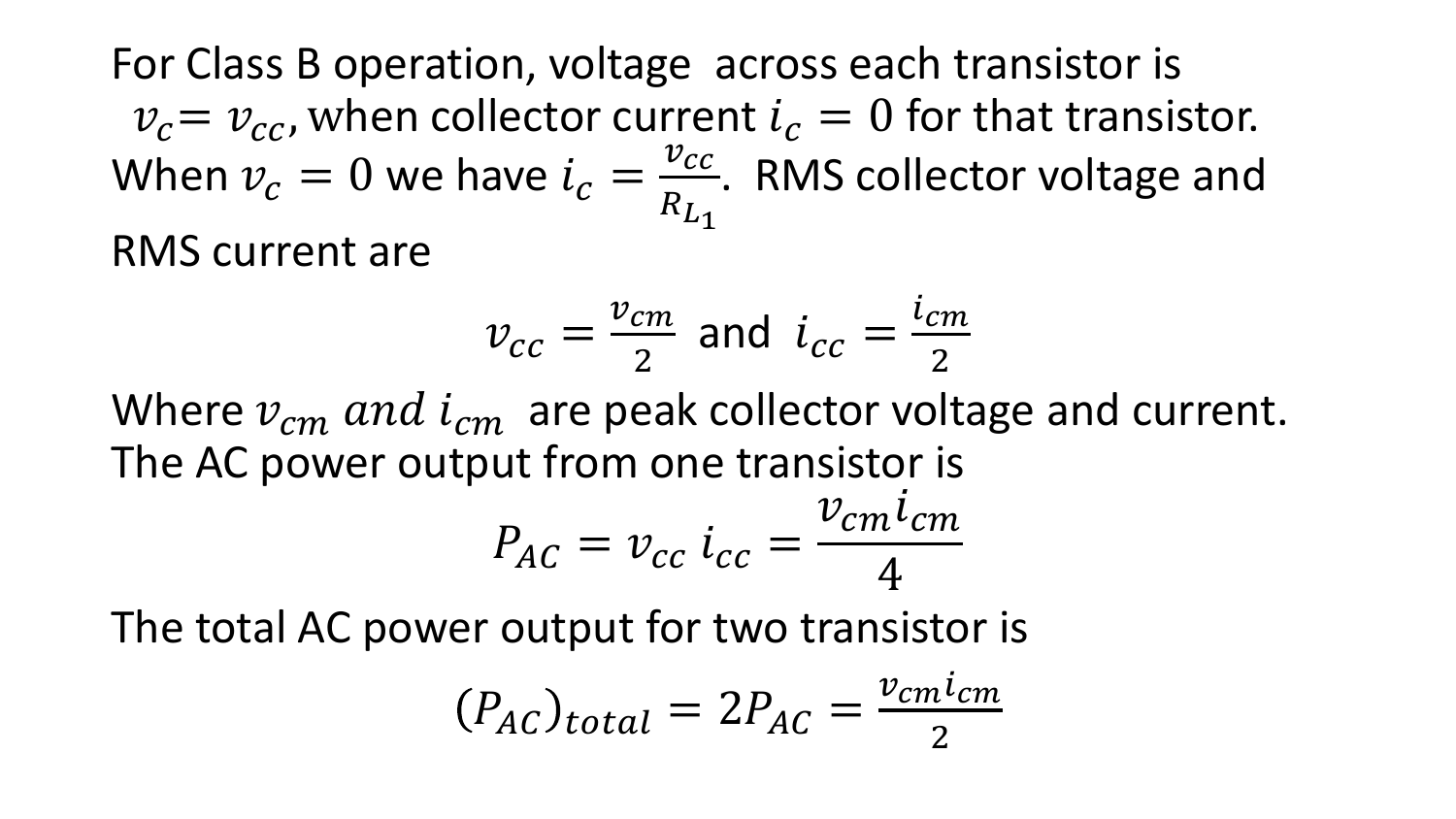Maximum collector voltage swings has  $v_{cm} = v_{cc}$  gives maximum output power

$$
(P_{AC})_{toatl} = \frac{\nu_{cc}i_{cm}}{2} = \frac{\nu_{cc}^2}{2R_L}
$$

The DC power supplied by source for each transistor is  $P_{\rm s} = v_{\rm cc} i_0$ 

Where  $i_0 =$  $i_{cm}$  $\overline{\pi}$ is the average value of half sinusoidal collector current. The total DC power supplied by source for two transistor is

$$
(P_S)_{total} = 2P_S = 2v_{cc} \frac{i_{cm}}{\pi} = \frac{2v_{cc}^2}{\pi R_{L_1}}
$$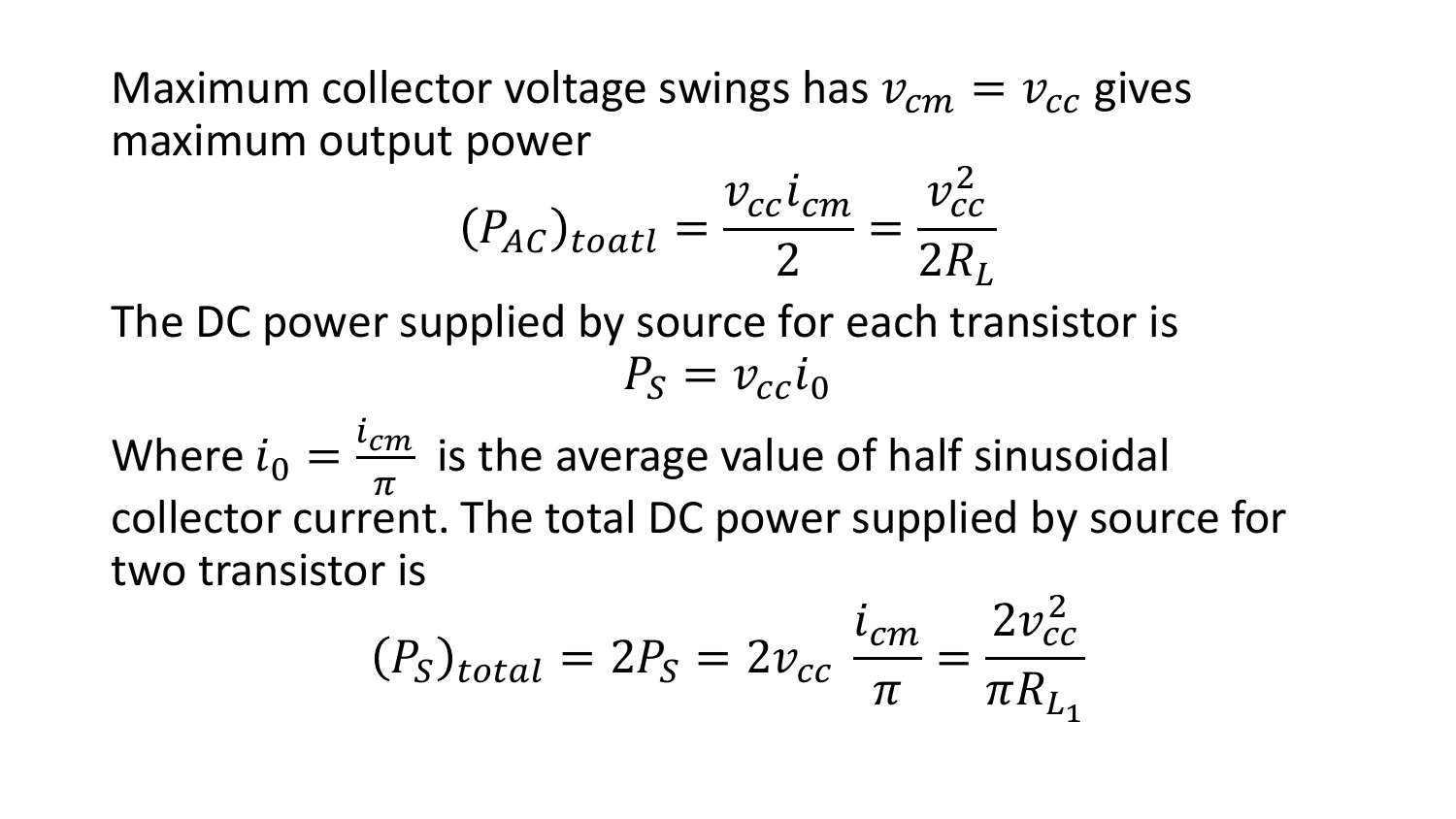The maximum collector dissipation in two transistor is  $(P_S)_{total} - (P_{AC})_{total}$ 

The maximum efficiency is found to be

$$
\eta = \frac{(P_{AC})_{total}}{(P_{S})_{total}} = \frac{\pi}{4} = 0.785
$$

#### **Principle of Feedback :**

Feedback is a process in which a fraction of output energy is combined to input. Depending on feedback aids and oppose the input signal there are two basic types of feedback, first one is positive feedback and the second one is negative feedback.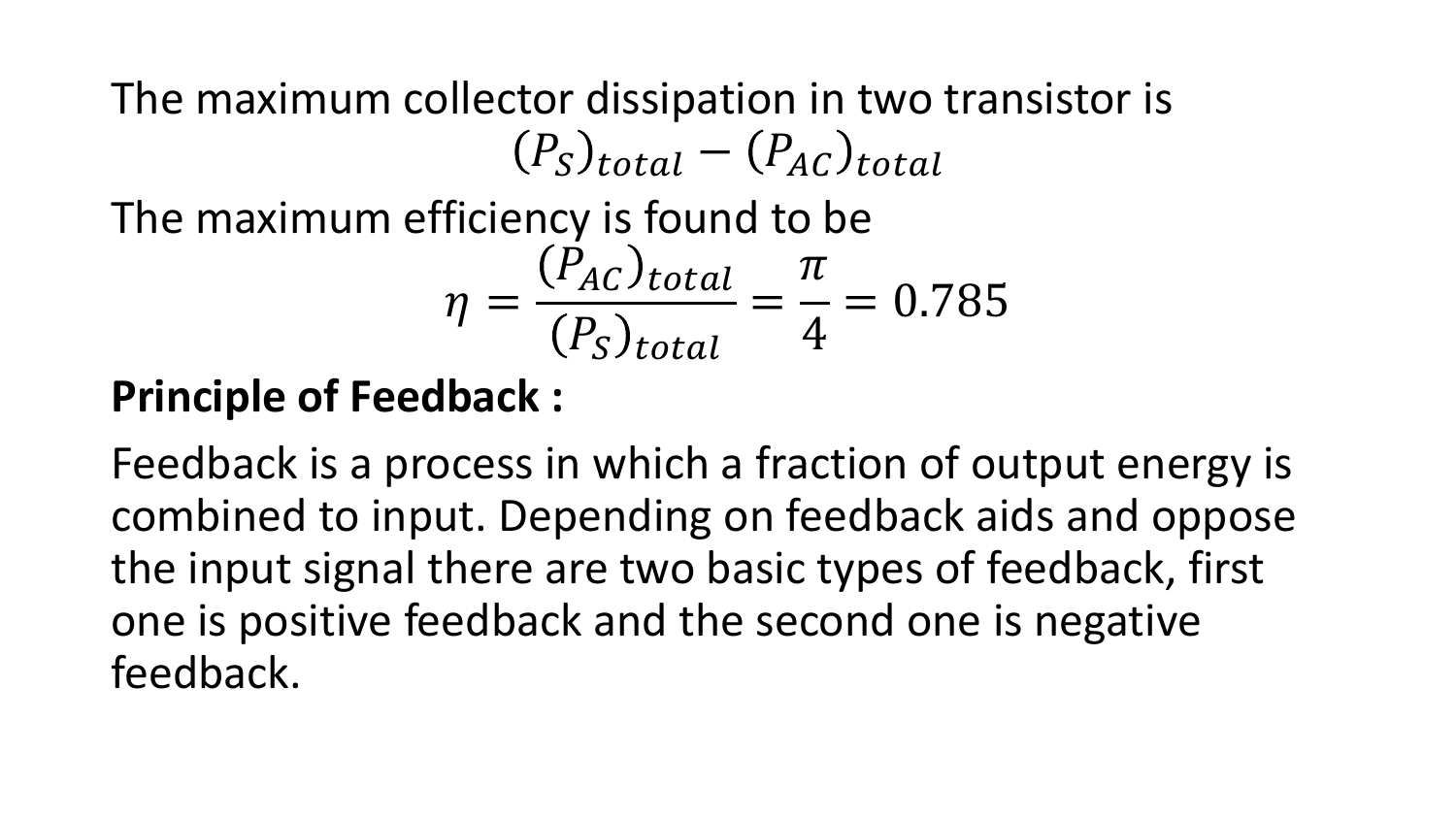When feedback voltage or current is applied and increase the input voltage or current it is in phase with input and known as positive or regenerative or direct feedback. It increase the gain of amplifier. When feedback voltage or current is so applied that it decrease the input voltage or current , it is out of phase with the input and it is known as negative or degenerative or inverse feedback. It reduces the gain of the amplifier.

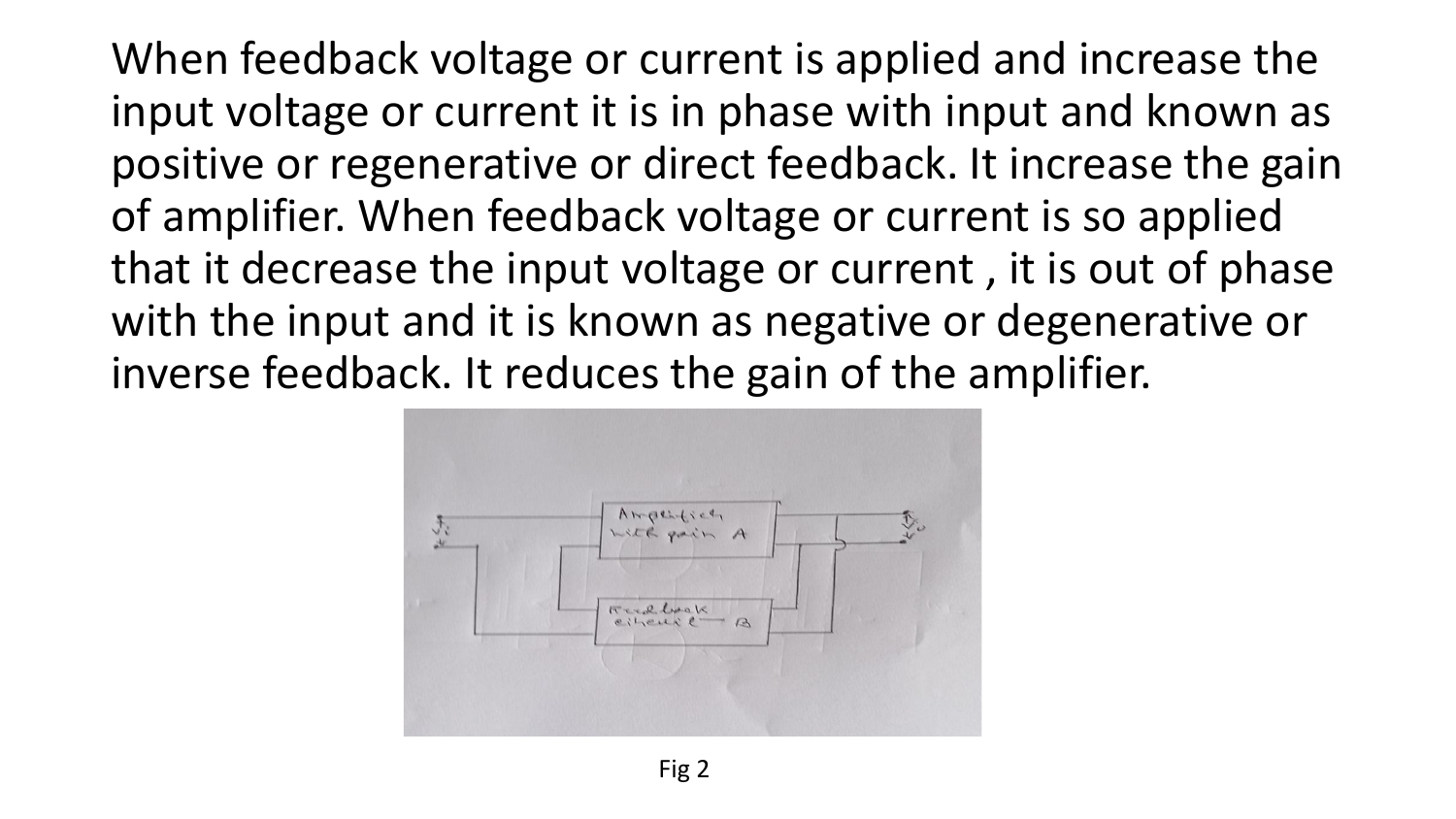Disadvantage of positive feedback is , it increases distortion and instability. If positive feedback is sufficiently large it leads to oscillation. Advantage of negative feedback is, it reduce distortion, stability in gain and increased the band width.

For an ordinary amplifier without feedback  $v_0$  and  $v_i$  are output and input voltage and  $A$  be the voltage gain. Then

$$
A = \frac{v_0}{v_i}
$$

Now if amplifier with feedback, let  $v'_0$  be the output voltage and a factor  $B$  of this voltage is applied to input voltage. Now input voltage becomes  $(v_i \pm Bv'_0)$  depending whether feedback is positive or negative. This voltage is amplified  $A$ times by the amplifier.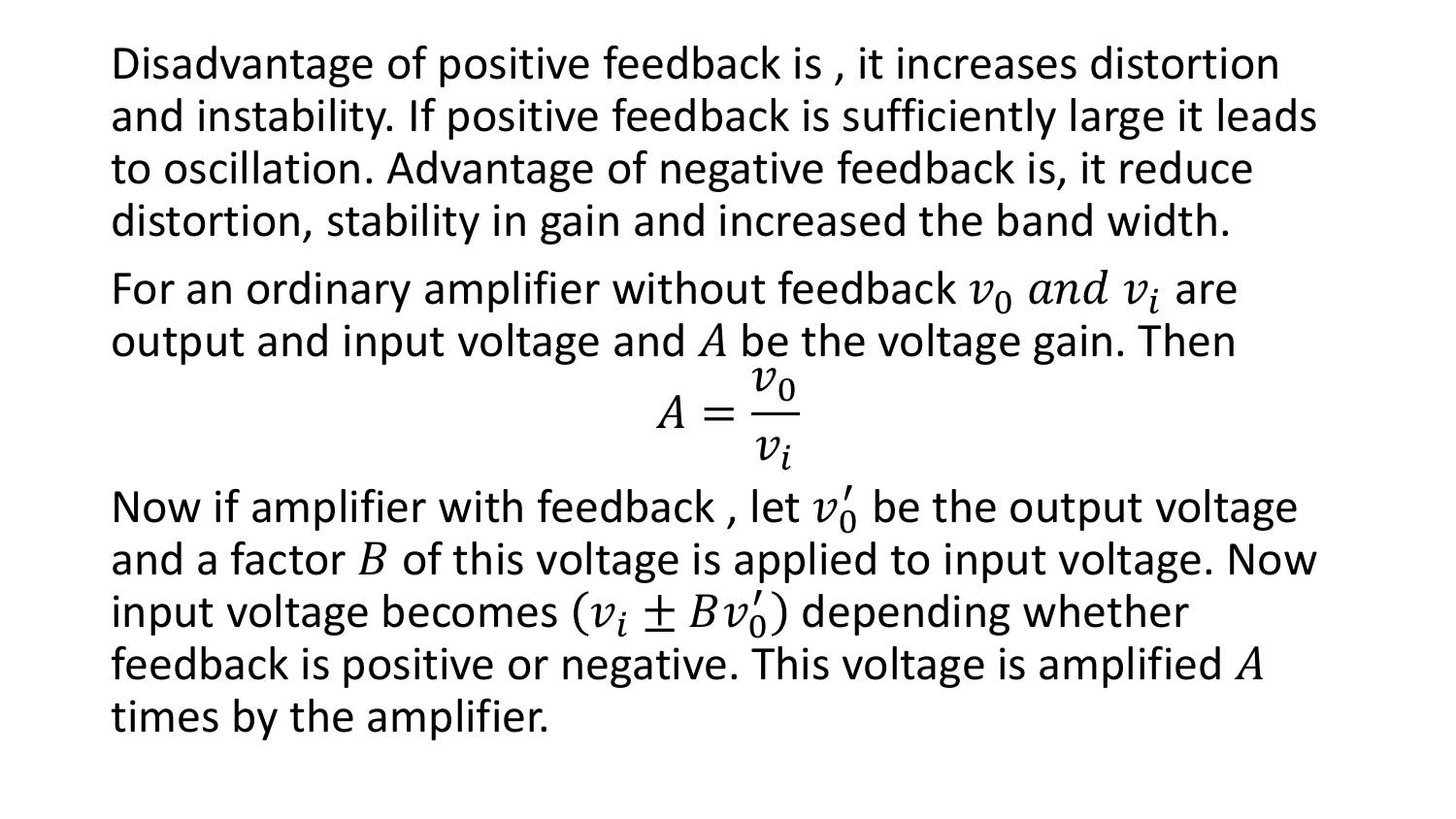Considering positive feedback, we have  $A(v_i + Bv'_0) = v'_0$ 

$$
Av_i + ABv'_0 = v'_0
$$

$$
Av_i = v'_0(1 - AB)
$$

$$
\frac{v_0'}{v_i} = \frac{A}{1 - AB}
$$

Where  $A' =$  $\overline{A}$  $1 - AB$ represent amplifier gain with feedback for positive feedback.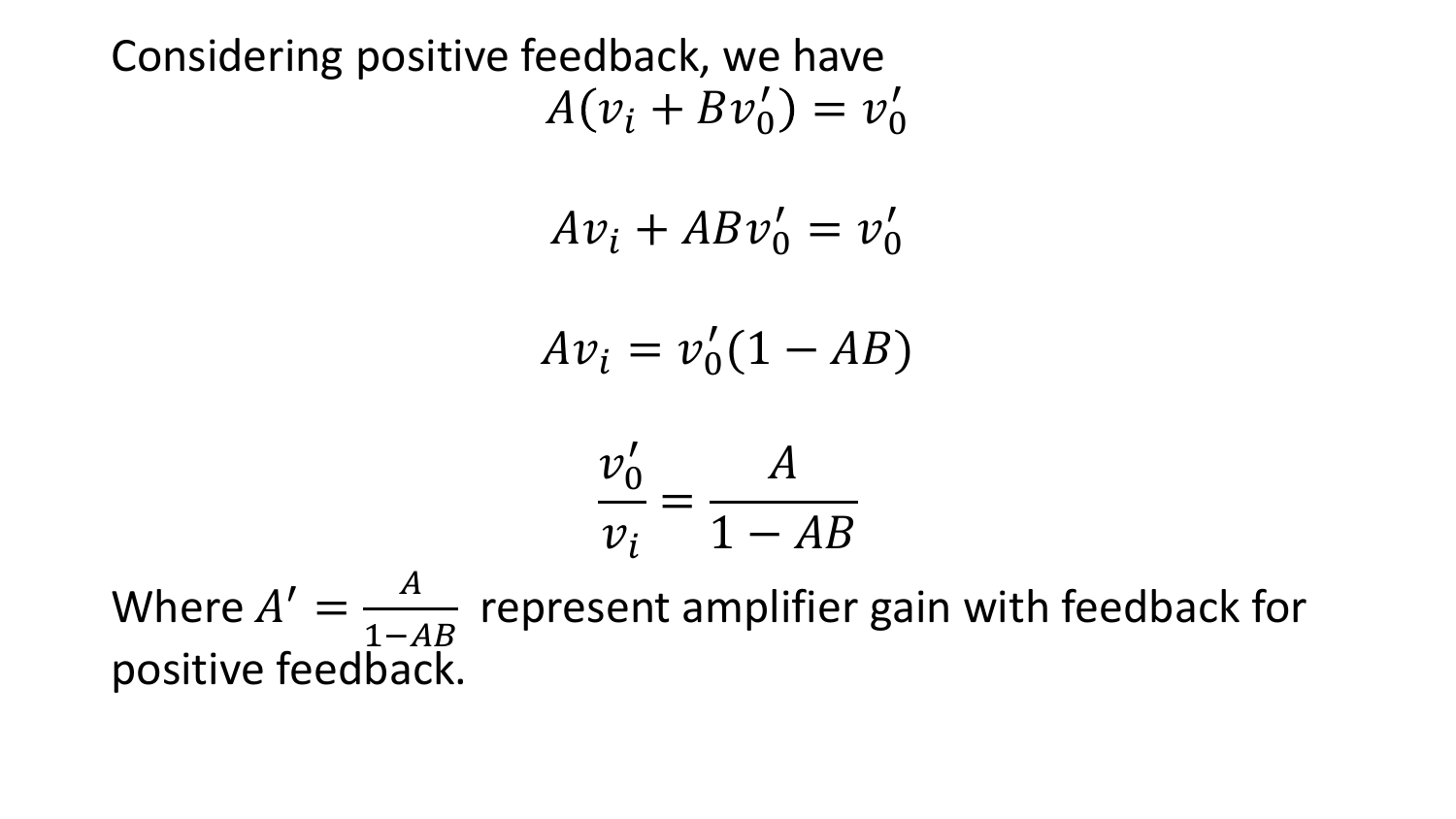Again for negative feedback

$$
A' = \frac{A}{1 - (-AB)} = \frac{A}{1 + AB}
$$

Here  $AB$  is called feedback factor and  $B$  is known as feedback ratio. Again  $(1 \pm AB)$  is known as loop gain.

# **Advantage of Negative feedback :**

# **(A) Increased Stability**

The gain with negative feedback is given by  $A' =$  $\overline{A}$  $1+AB$ For negative feedback the factor  $(AB)$  should be much greater than 1. Therefore

$$
A' \cong \frac{A}{AB} \cong \frac{1}{B}
$$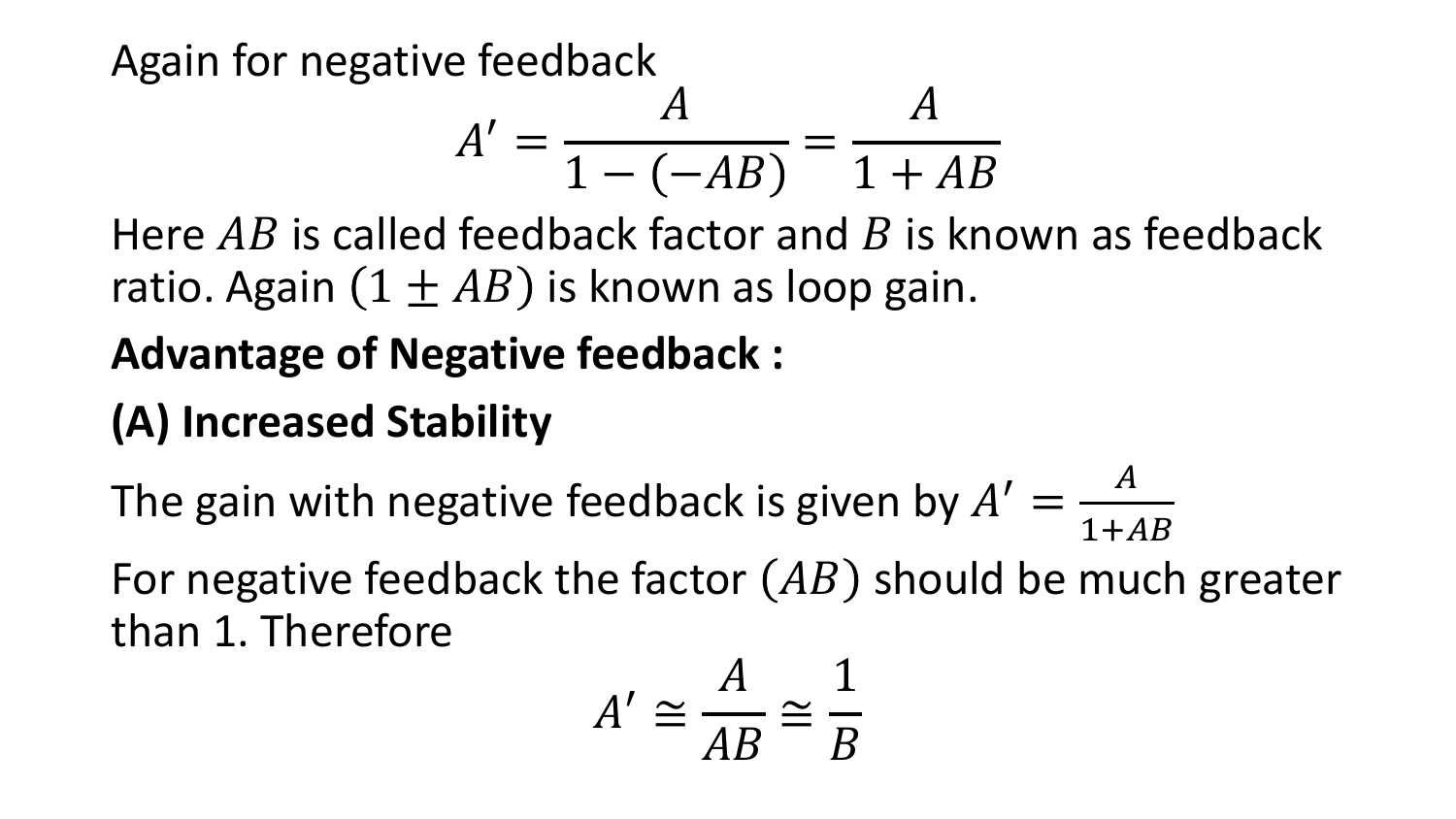Thus  $A'$  only on  $B$ . As feedback is usually a voltage divider and resistor can be selected very precessiously with almost zero temperature co-efficient of resistance, so gain is unaffected by changes in temperature, variation of transistor parameter and frequency. Hence gain of amplifier is extremely stable.

# **(B) Reduction in Non Linear Distortion :**

A large signal stage has non linear distortion because its voltage gain changes at various points in cycle. The use of negative feedback is large signal amplifier reduces non linear distortion.

Let  $D$  be the distortion voltage generated in amplifier without feedback and  $D'$  is distortion voltage generated in amplifier with feedback, then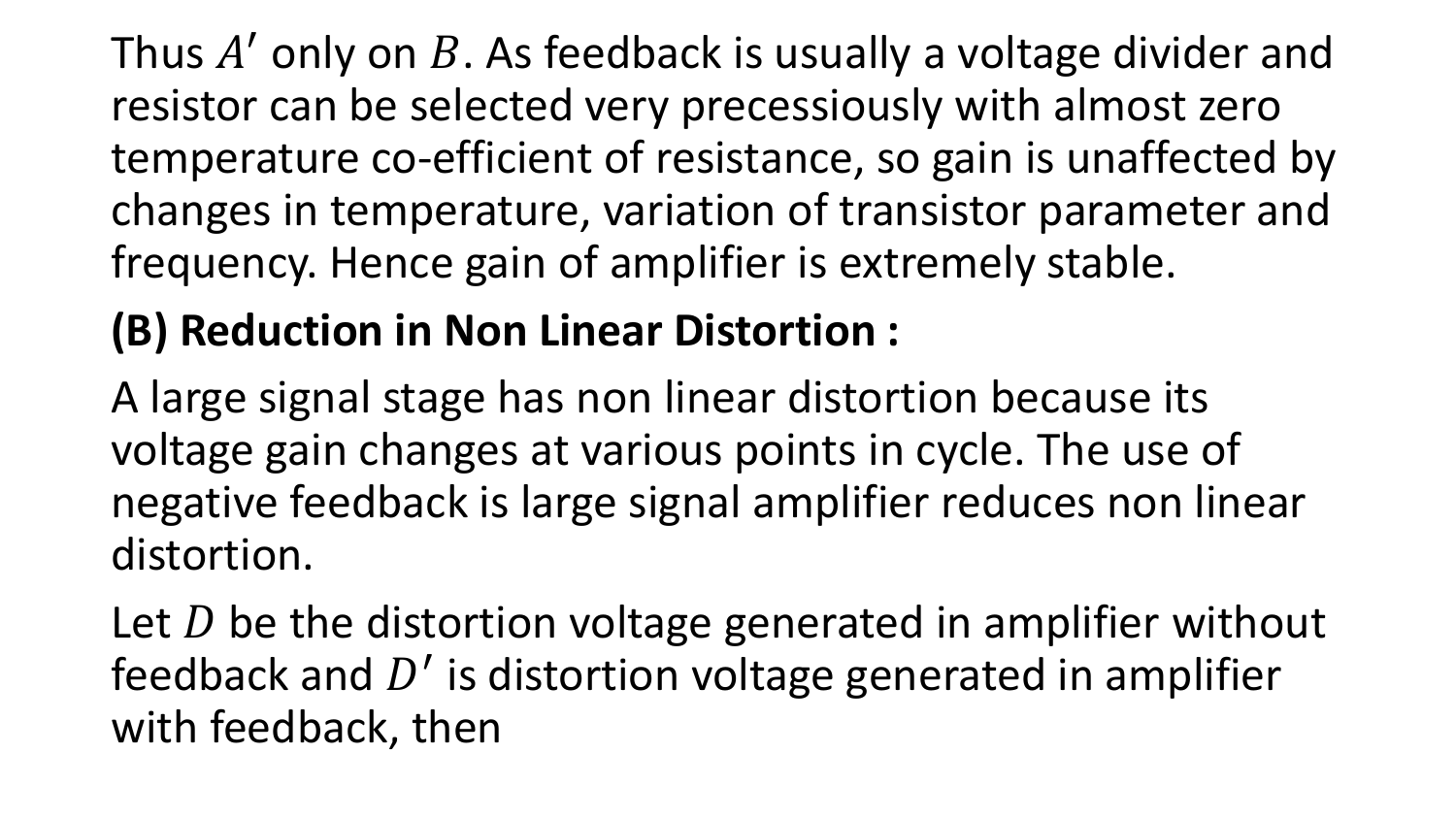$$
D' = xD
$$

#### Now fraction of output distorted voltage feedback to input is  $BD' = BxD$

This voltage is amplified by amplifier. The amplifier distorted voltage will be  $BxDA$ . So new distorted voltage  $D'$  which appears in output is

$$
D'=D-BxDA
$$

Therefore

$$
xD = D - BxDA
$$

 $x(1 + AB) = 1$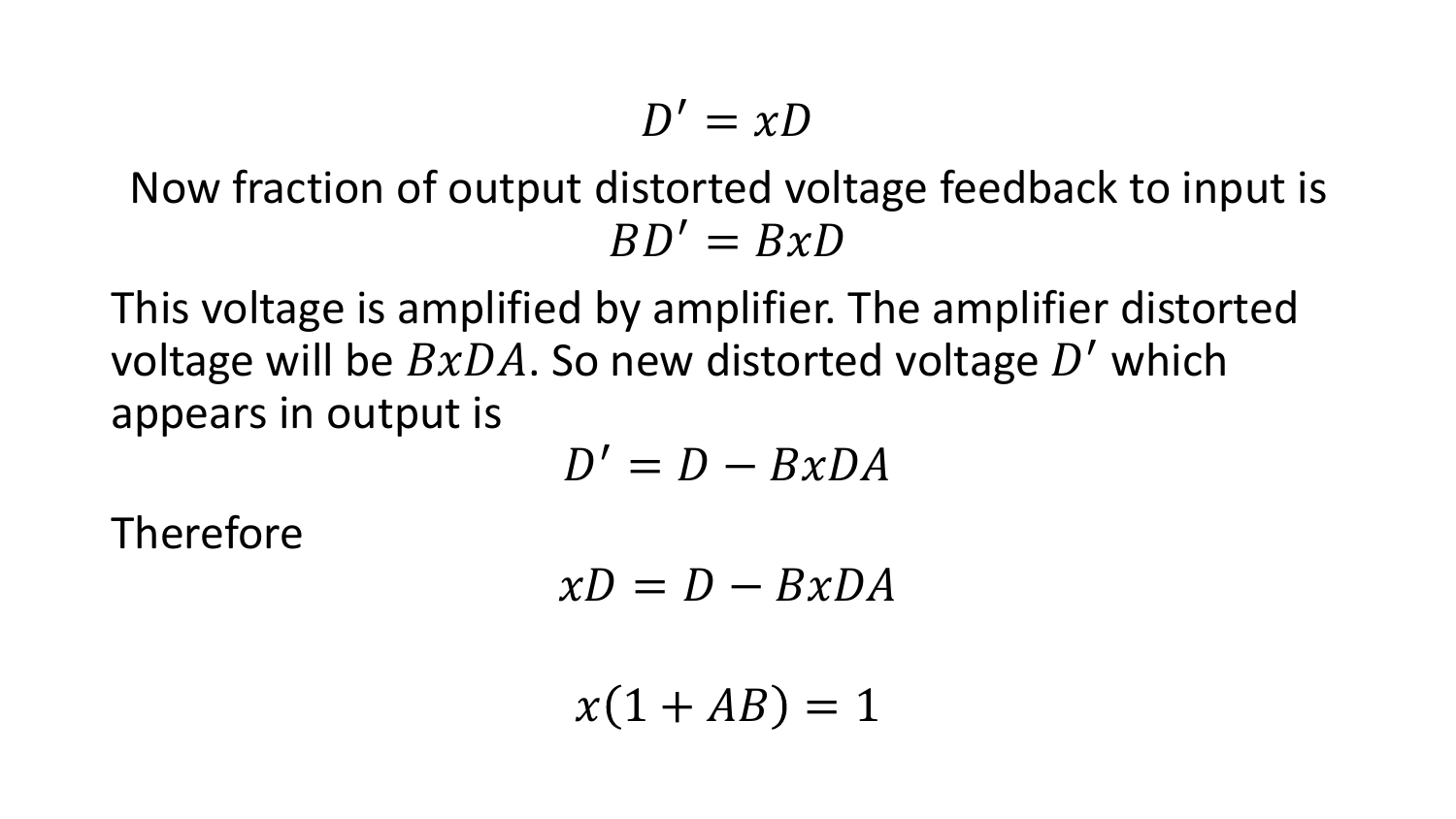Therefore  
\n
$$
x = \frac{1}{(1 + AB)}
$$
\n
$$
D' = \frac{D}{(1 + AB)}
$$
\n
$$
D' < D
$$

#### So negative feedback reduces the amplifier distortion by a factor  $(1 + AB)$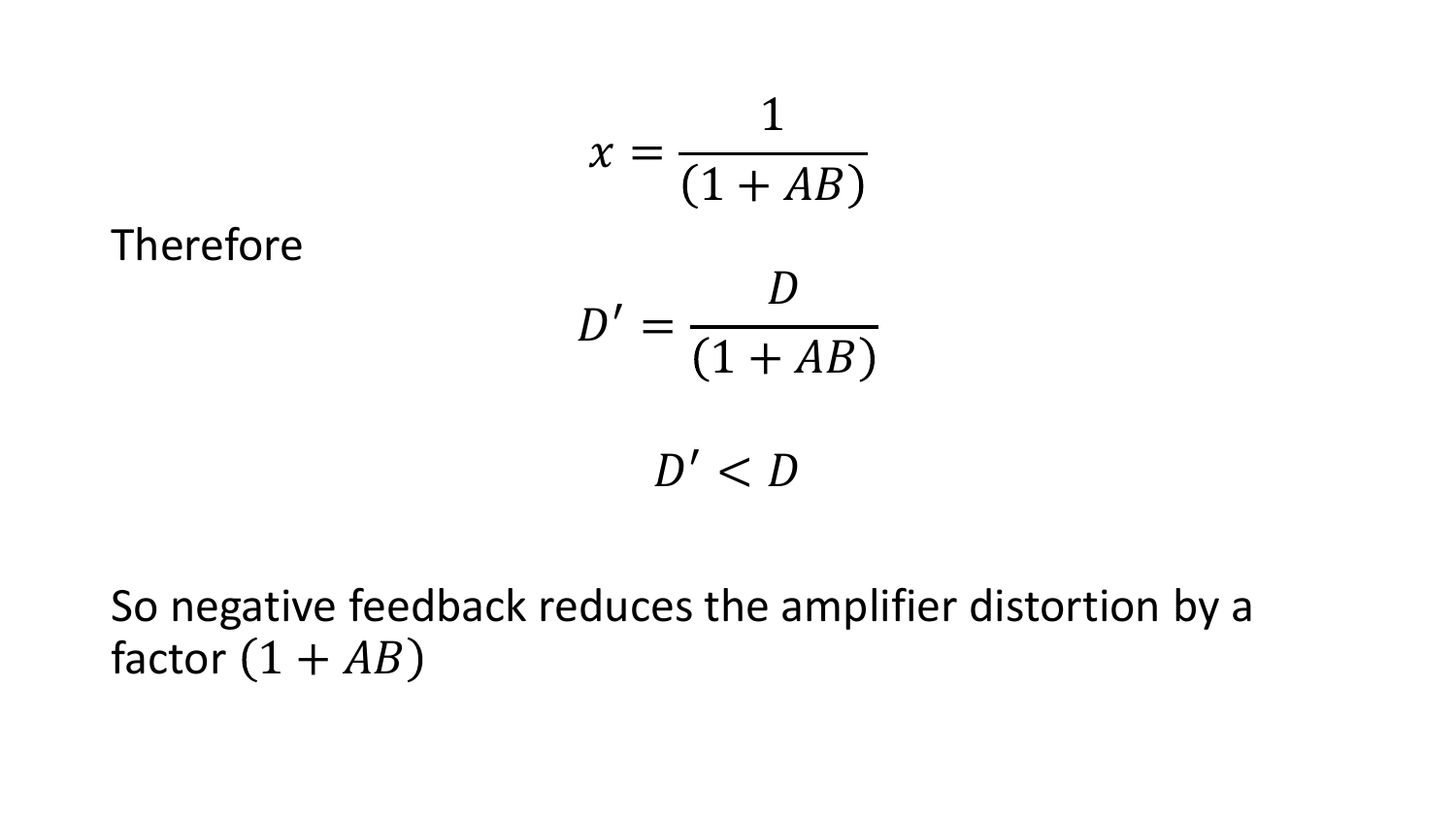## **(C) Increased Band Width:**

In general gain falls off at low and high frequencies. At low frequencies the series frequencies can no longer be taken as short circuited and hence gain falls off. At high frequencies the shunt capacitance can not be considered as open circuited as at mid frequencies and hence due to the reactance of shunt capacitances the gain falls off. Let us consider  $f_1$  and  $f_2$  be lower  $3dB$  and upper  $3dB$  frequencies respectively without feedback. Then Band Width of the amplifier will be  $(f_2 - f_1)$ . If  $A$  be gain of amplifier, the Gain Band Width Product will be

#### $A \times B$  W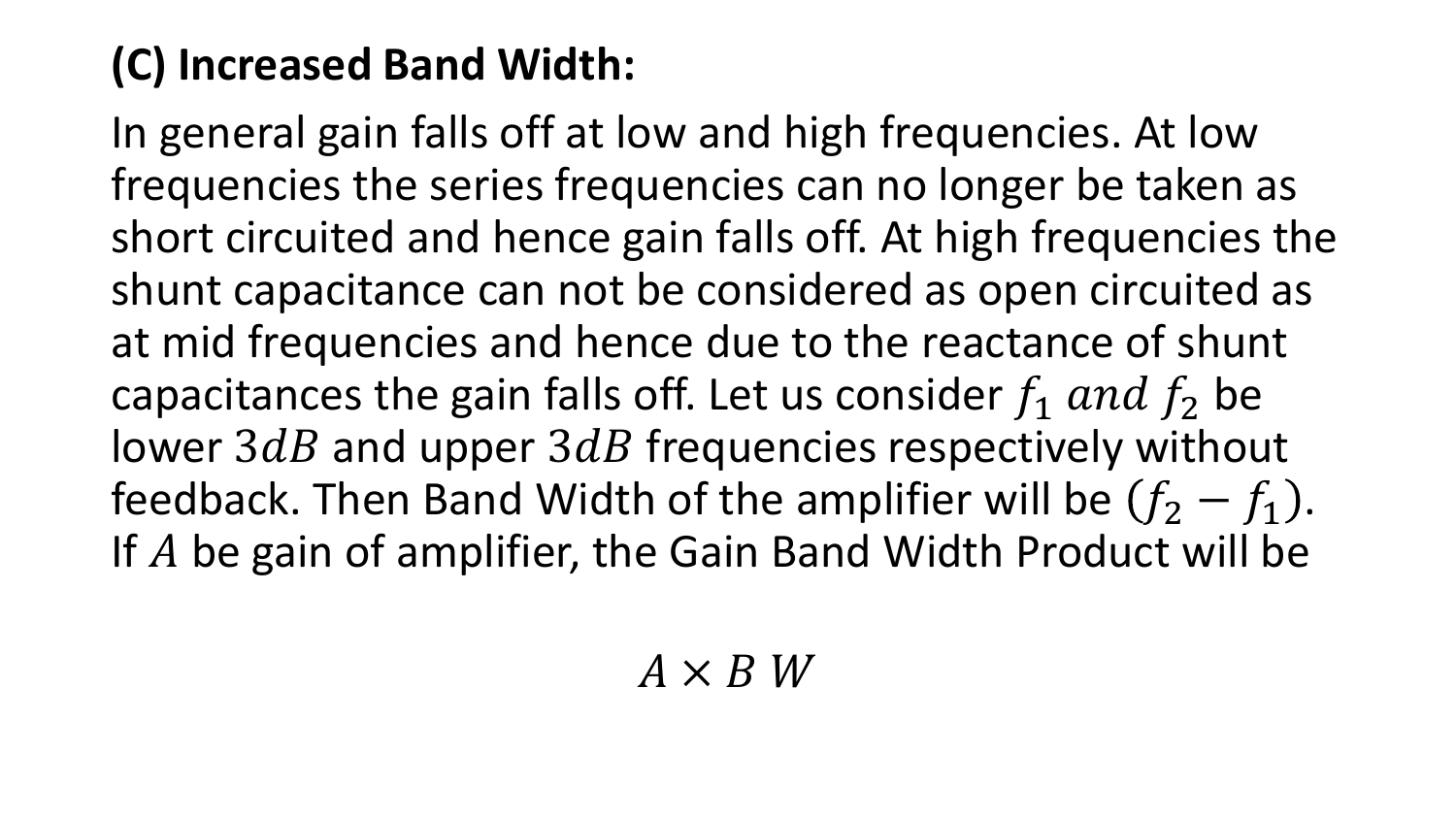When feedback is applied, the gain of amplifier is decreased but gain band width remains same. This indicates that the  $B$  W must increase to compensate the decrease in gain. It can be shown that with negative feedback, the lower and upper  $3dB$  frequencies expressed as

$$
f_1' = \frac{f_1}{(1 + AB)}
$$

$$
f_2' = \frac{f_2}{(1+AB)}
$$

From these expression it is clear that when  $f'_1$  decreases,  $f'_2$ increases.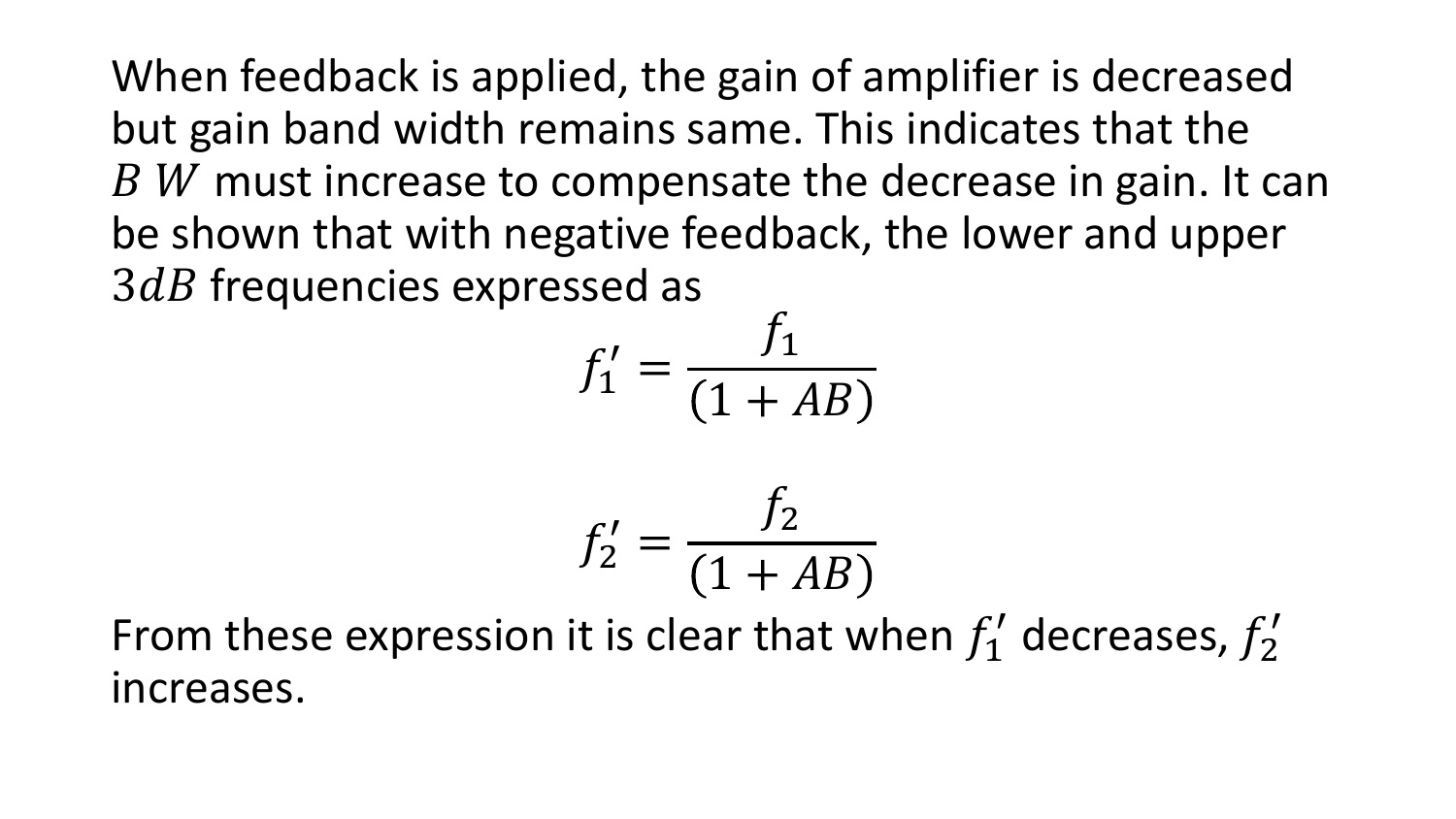#### Thus  $B$  W increase, of course Gain  $B$  W Product remains the same i.e.

$$
A(f_2 - f_1) = A'(f_2' - f_1')
$$

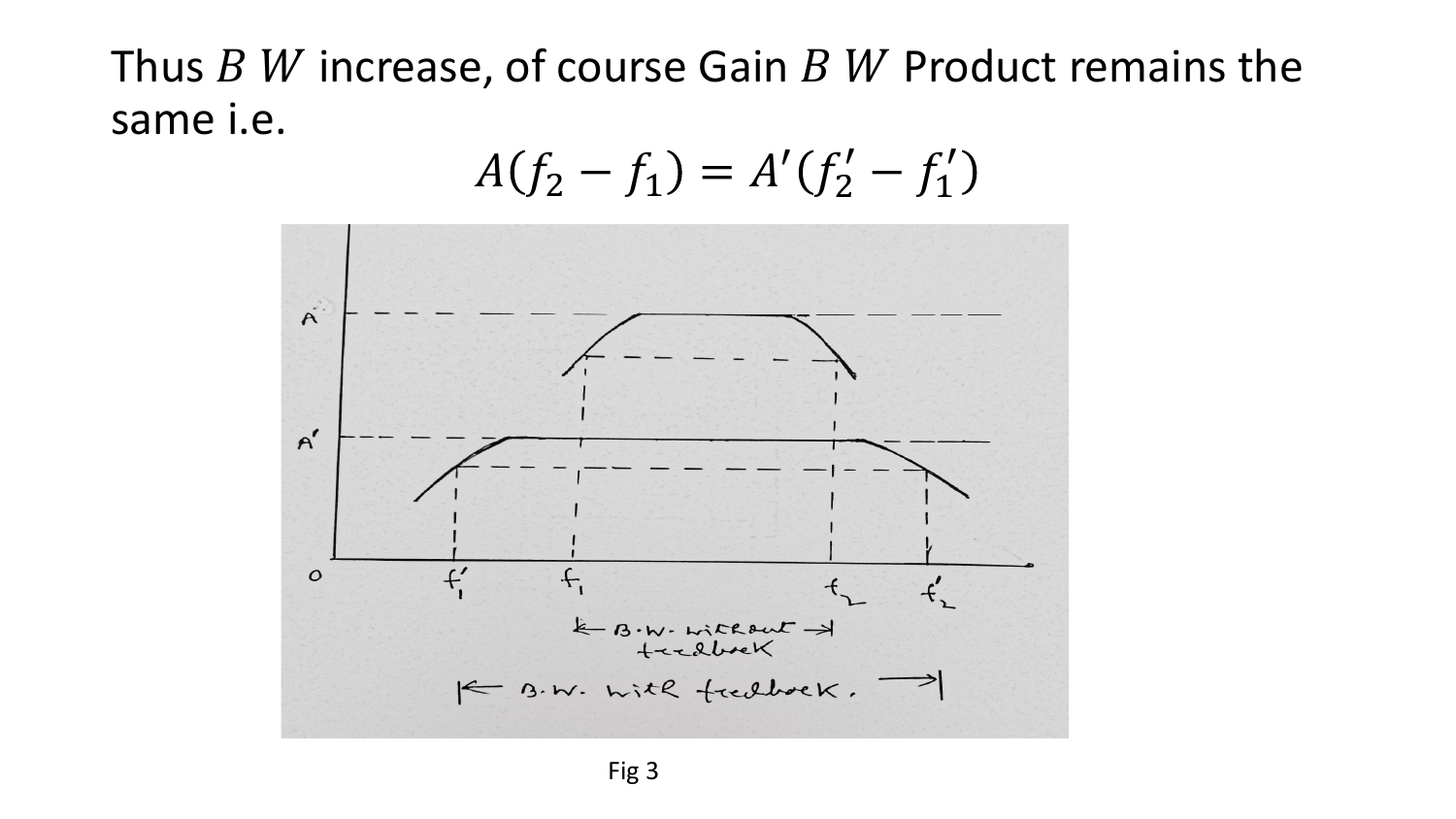### **(D) Effect on input impedance of a transistor amplifier:**

Let A is the normal gain of amplifier without feedback.  $BV_0$  is the fraction of output voltage which is feedback to input. Without feedback the input impedance is

$$
Z_i = \frac{e_1}{i_1} = \frac{V_i}{i_1}
$$

With feedback the input impedance  $Z_{if}$  is given by

$$
Z_{if} = \frac{e_1 - BV_0}{i_1} = \frac{e_1 - B \times Ae_1}{i_1}
$$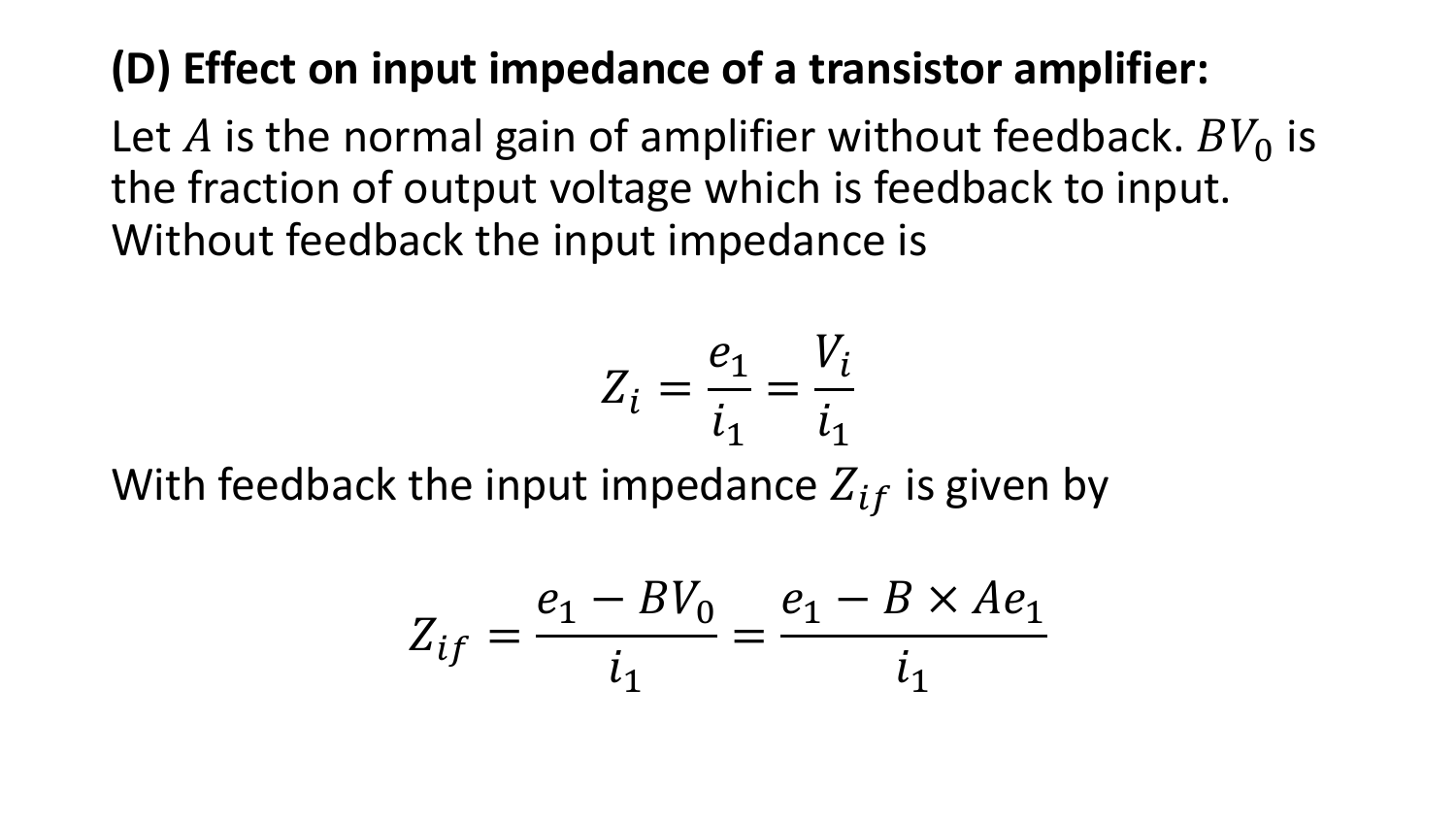$$
Z_{if} = \frac{e_1}{i_1} \left[ 1 - AB \right]
$$

$$
Z_{if} = Z_i[1 - AB]
$$

In negative feedback  $(1 - AB)$  is greater than unity and consequently  $Z_{if}$  is greater than  $Z_i$  i.e. due to negative feedback input impedance of a transistor amplifier increases.

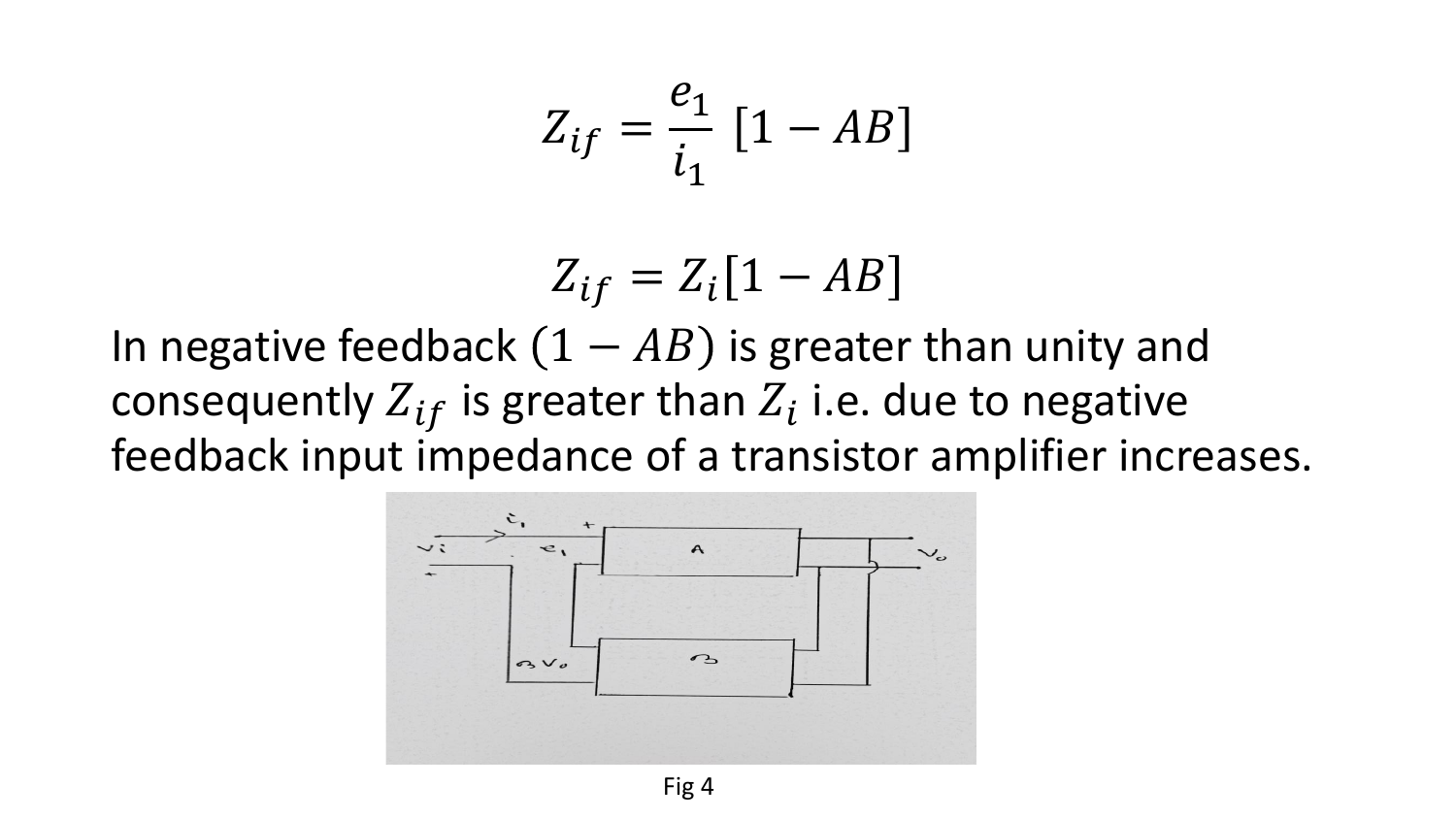### **(E) Effect of output impedance of a transistor amplifier:**

The output impedance of without feedback is given by  $V_0$ 

With  $BV_0$  as voltage feedback the output loop current  $i'_0$ (after the feedback loop is closed) is given by

 $Z_0$ 

 $i_0$